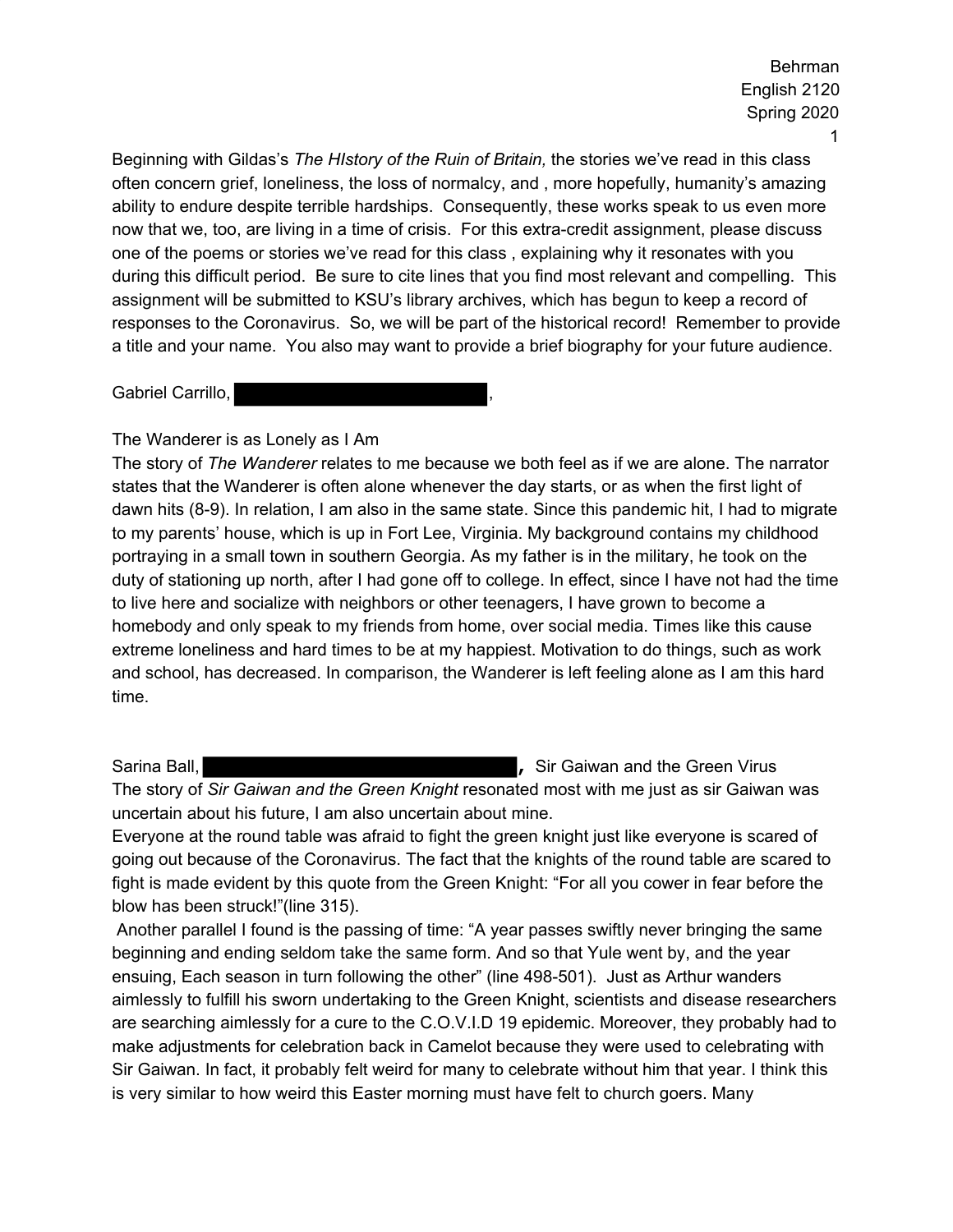adjustments had to be made for this Year's Easter celebration and more might have to be made for future celebrations. In quarantine time and seasons will start to blur just as they did for Sir Gaiwan. Hopefully sometime our salvation castle will appear in front of us just as it did to Gaiwan. When Gaiwan fought the Green Knight he got scared in the back of his neck. I think this is similar to some people obtaining permanent lung damage after having contracted a bad strain of this disease.

Grace Lewis, **Fig. 2.1. <b>Contract at all and**  $\alpha$  and  $\alpha$  are Wanderer who is stuck at home I resonated most with the story we read at the beginning of the semester, *The Wanderer*. To me, this story is about isolation, and being separated from loved ones. " just as I have had to take my own heart- often wretched, cut off from my own homeland, far from dear kinsmen…"(Line 19-21). This quote resembles almost exactly what most of us are experiencing right now. Many of us are not able to see our families due to the coronavirus. We are also in some ways extremely cut off from others and the outside world. " He who has come to know how cruel a companion is sorrow for one with few dear friends, will understand: the path of exile claims him…" (lines 29-32). This quote also reminds me of the current situation. The narrator is speaking about exile and loneliness. I feel like many of us are experiencing loneliness. We are all feeling exiled from each other. The narrator also speaks of not having friends around. I think one of the hardest parts for me so far has been not having my friends around.

his battles

Adrian Mendoza, *Adrian Mendoza,* **,** *i n i**i* **<b>***i i i i i i i i i i i i i i i i i i i ii ii ii iii iii iii iii iii iii* 

The story that resonated with me the most is The Faerie Queen. This story had many adventurous twists and turns which made it enjoyable to me. I focused my interview with the Redcross Knight as I believe his characteristics make him the great knight that he is. In lines 22-25, it is explained how he has a great devotion to the Queen. "Which of all earthly things he most did crave…." (line 23). RCK is faced with many difficult battles that almost kills him. It surprised me the many enemies he encounters throughout the story. He can barely survive after each of these battles and still, he continues to have the strength to move forward on his adventure and battle other enemies. I believe we can all learn from RCK to continue moving forward during these difficult times. Many people have lost their lives due to this virus but some are still fighting to their lives. Nothing stopped RCK from defeating the dragon so we must do our best to overcome this crisis. Also, I would like to compare RCK to the front liners that are battling this crisis. While Front liners aren't battling dragons, they are doing every they can to help those that are infected and stop it from spreading. Just like RCK, front liners are the heroes of this story. While it may seem impossible, we will see the light of day soon enough.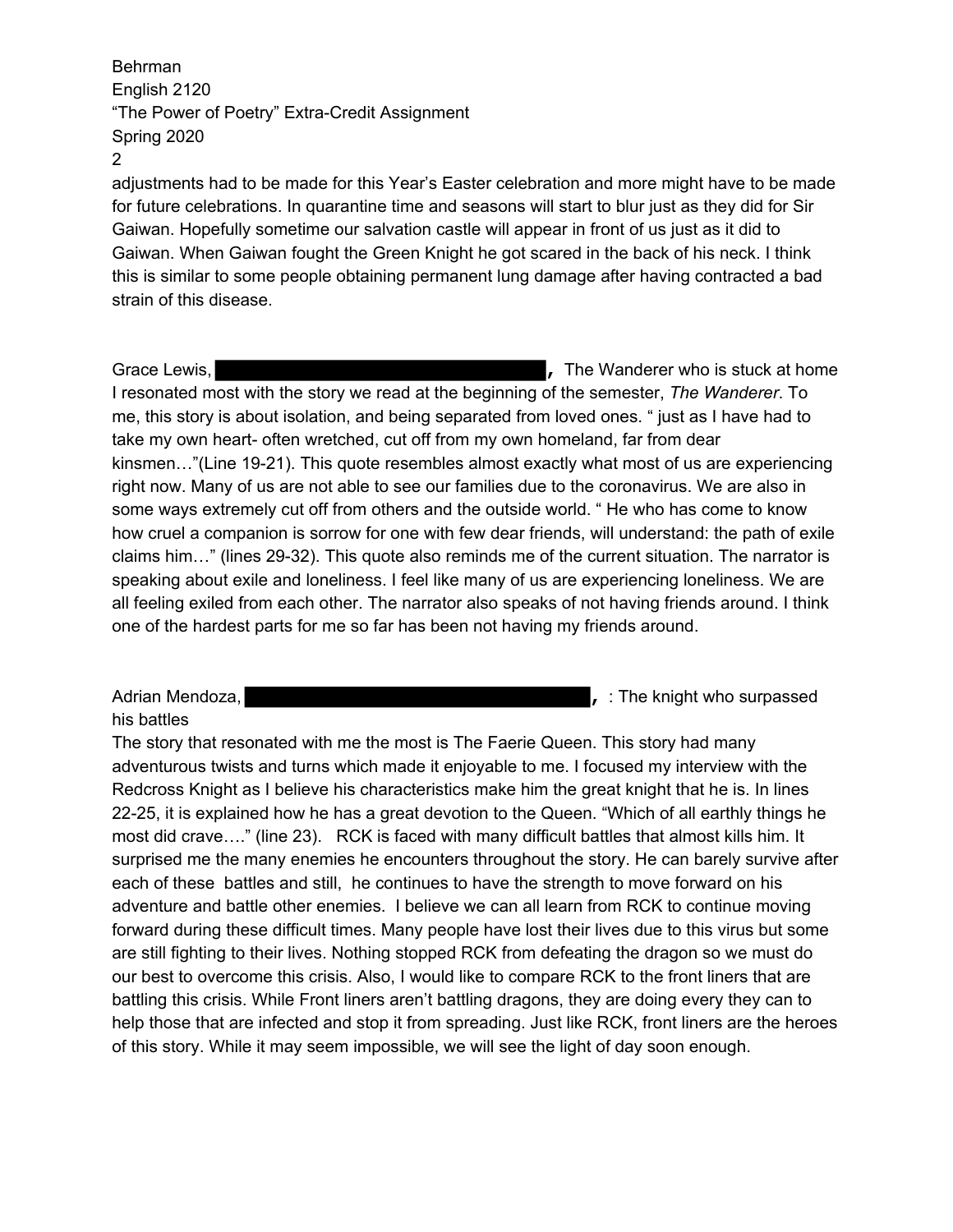Ashley Howard, Knight

Sir Gawain and the Green

When I first started thinking about this assignment, I figured I could relate to all the tales we have examined throughout the semester. Considering, I'm glued in the house during this pandemic. But understanding I had to limit my results, I selected Sir Gawain and the Green Knight. This tale stood out to me the most because i work at Northside Hospital while in the middle of crisis, and everyday we are forced to be leaders and encounter challenges considering we are essential workers. And when we are faced with those challenges we have no alternative but to keep going and live life. Comparable to the Green Knight he took whatever challenge was thrown his way. Daily, we are fighting something we can't even see or detect the right way but have to make sure we have food, tissue, paper towel basic things that stores normally have, they do not so we are hunting for daily needs now during this crisis. Similar to the way they hunted fox and etc. One specific quote stood out the most, which helped me decide on this story. It started, "Gawain gripped his axe and gathered it on high, Advanced the left foot before him on the ground, And slashed swiftly down on the exposed part, So that the sharp blade sheared through, shattering the bones, Sank deep in the sleek flesh, split it in two, And the scintillating steel struck the ground". This was a symbol that he would not back down nor will he let somebody else defeat him. Even Gawain knew he was the weakest knight. The knight reaction reminded me of the United States & we have become weak over the course of two months. Thousands of people have lost jobs due to the work being shut down. And rightful we are frightened, our governor, mayor, president, and tons of others are striving to keep us confident.

Nicholas Hammer,

A Knight Full of Battles Sir Gawain and The Green Knight is the first story that came to my mind when I thought about relating a story to this pandemic we're currently in. In Sir Gawain and The Green Knight, the Green Knight goes from battle to battle fighting whatever is in his way in order to save who he needs to save and break free from the cage he was in. This is sort of how I feel at this particular point. Not that I am actually fighting any battles, but the fact that we as a people are fighting against a disease, fighting against isolation, fighting with our mindset, and possibly fighting with the people we live with. Battle after battle us humans keep going just like the Green Knight. Also like the Green Knight, most of us are unknown. There are celebrities who everybody knows who are trying to do their part by giving money and donating, but there are even more people who are completely unknown who are risking their lives to serve others at hospitals and doctor's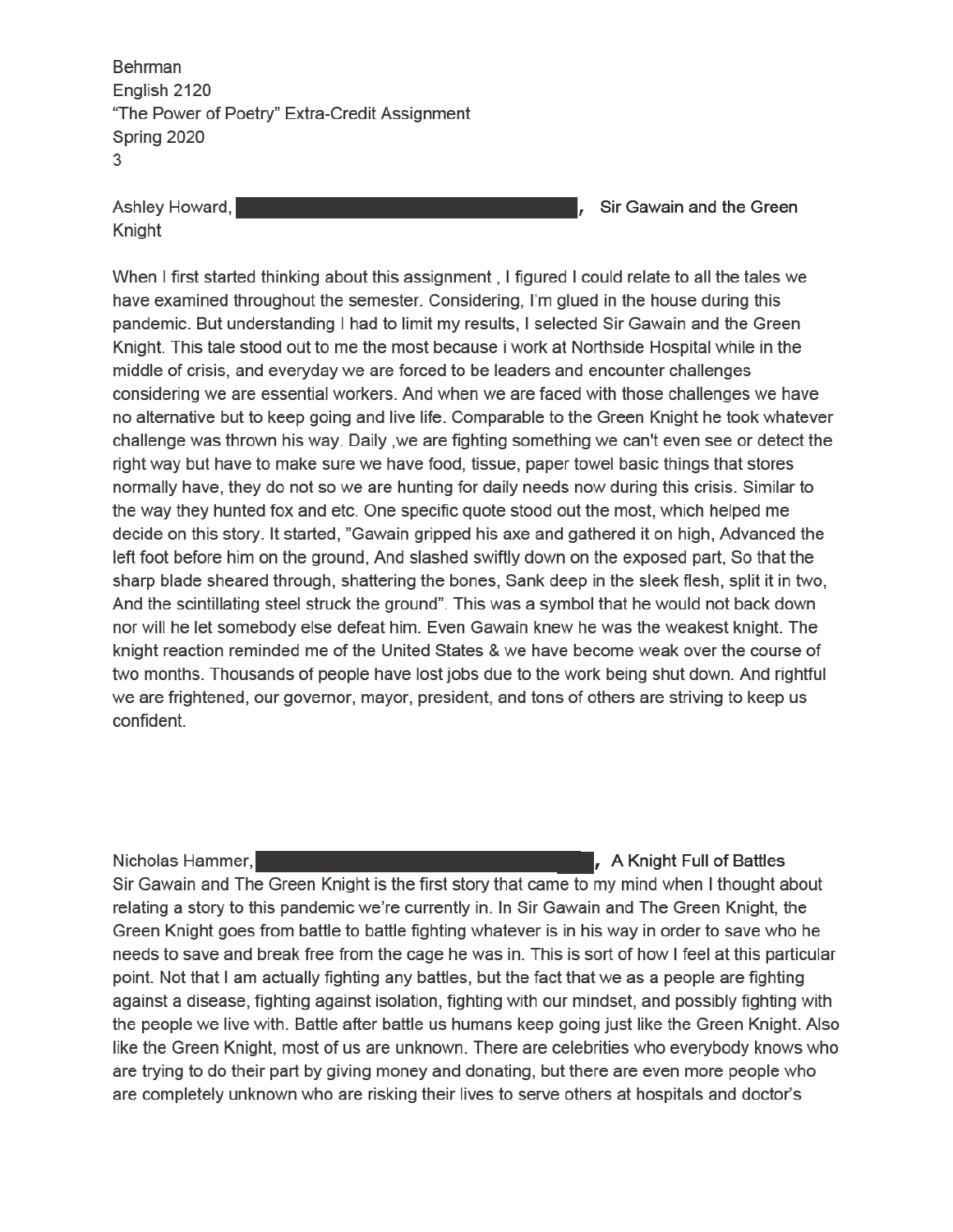#### 4

offices. They are unknown as the Green Knight was unknown. These people are the real heros fighting for the people who don't have the skill to do so just like the Green Knight did. This story also stuck out to me because of how long it is. This quarantine has felt like it lasted forever and that's exactly how I felt when I read this story. This was probably the longest story we have read all semester and this is also the longest we've been stuck at home in who knows how long. After skimming back through the story, lines 2331-2339 stuck out to me. It begins with "The knight kept his distance" and finishes with "Brave sir, don't act so wrathfully in this place. No one has discourteously mistreated you here". For some reason I find this funny how out of context it totally relates to what we are experiencing. Keep distance, and how a place like home nobody is necessarily doing us wrong so there is no need to be wrathful. I thought this was a cool line to note after going through this pandemic.

## Alexis Tyson, **Alexis Tyson,** *Alexis* The Wanderer Who Kept **Wandering**

Covid 19 and the spread of this novel virus has created a world crisis that quickly halted life as it had been. Billions around the globe have together experienced a wide range of emotions towards this shift, including fear, loneliness, and grief. On top of everyday life challenges, the coronavirus has added many unknown variables such as one's health, finances, and future. To curb the continued spread of the virus, social distancing has been strongly advised in varying degrees around the world. Here in America, a main strategy is the six feet apart rule. In Georgia we are currently in a lockdown - advised to stay at home unless we need to get essentials from the store.

Essentials such as toilet paper are harder to find, people go out in public in gloves and masks, and no groups of ten or more people together are allowed. Many are staying home, there is minimal traveling, and it is unknown when this pandemic will end.

"So this entire middle-earth tumbles and falls every day.." (Line 62-63).

People are in panic, disbelief, and sorrow. It is said to be a national shared trauma. I do believe this to be a crisis and I do believe it has and will continue to affect many. I do though, believe this should be seen in a more positive light.

I connected deeply with lines 64-65, "Therefore a man cannot become wise, before he has earned his share of winters in this world."

I have been through less than ideal living situations, abuse, addiction, and more. I say this to share an idea of my own personal tribulations or so called winters. I am by no means the wisest, but my experiences in life have shown me many darknesses. Therefore I do not wish to play victim to this crisis. Of course it has brought many tribulations to the world, but it has also brought much light. I've seen more people walking in nature than ever before in my life. Lockdowns are clearing the air of pollutants. People are more aware of how important each and every job is as waste management workers, grocery clerks, and postal workers all continue to work regardless of the risk. The practice of social distancing creates togetherness as everyone must connect in new ways. More people are cooking, creating art, gardening, and more.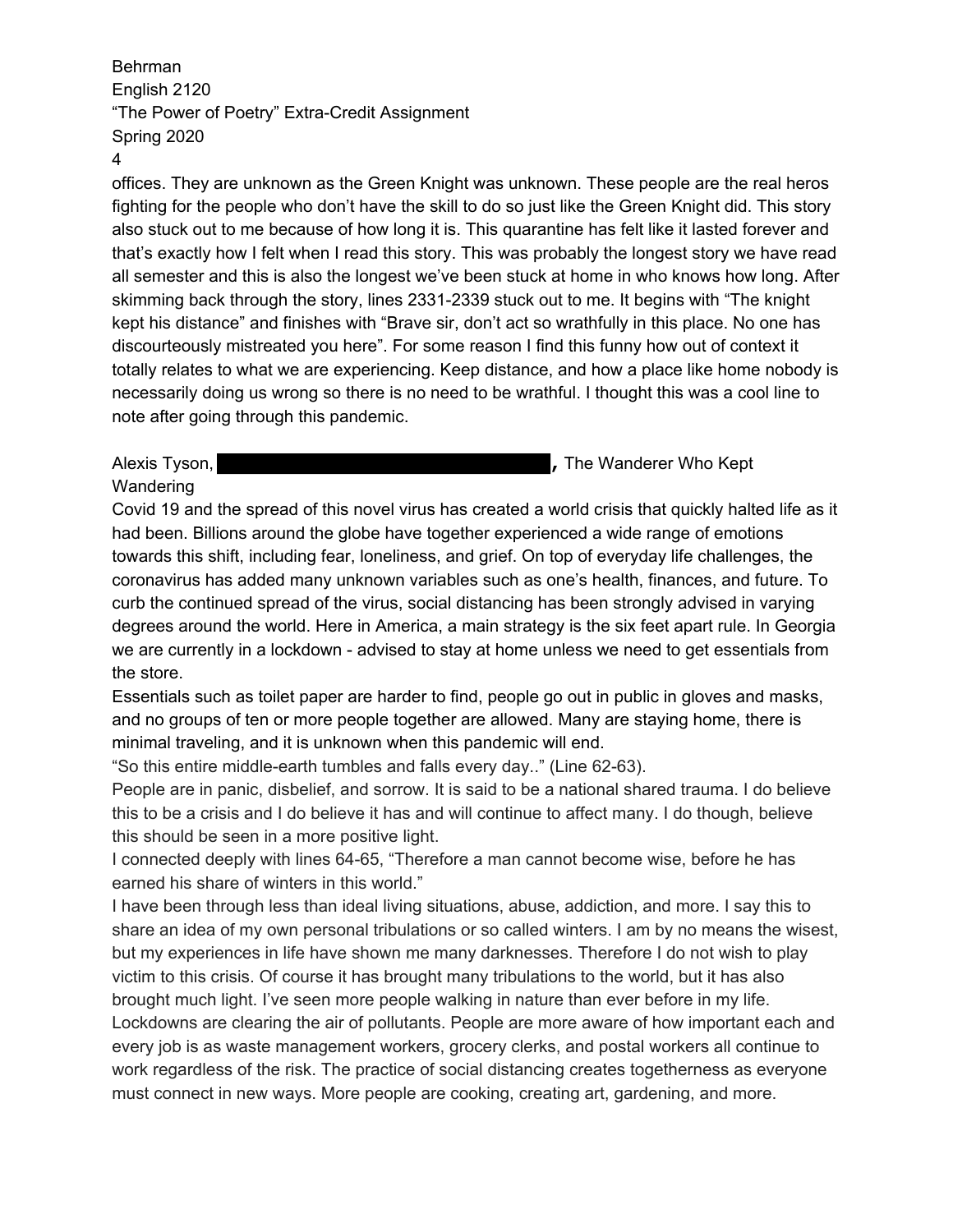This crisis is a winter that has blanketed the earth and made human life pause. A pause to help us remember what's important, where we came from, and where we want to go from here.

# Uchechi Nwafor, **,**

Longing for affection

In this time of uncertainty, the Wanderer's despair resonates with me now more than ever."Then the friendless man awakes again, sees before him the dusky waves, the seabirds bathing, spreading their wings, frost and snow fall, mingled with hail. Then are his heart's wounds the heavier because of that." (Line 44-48) As someone who thrives off of physical touch, Covid-19 sabotaged any chance of an embrace from loved ones. Facetime is a tease but the heart knows better. Each day I am greeted by the morning tunes from the birds nest outside of my apartment; a punctual 5:30am. The world is thriving since the shelter in place. However, I am alone.

#### Evan Owens, **,**

#### **Parent is to Son as Lord is to Thane.**

 Early in the semester, a lot of the texts we read focused on the lord/thane relationship. While not exactly the same relationship, I have a lot of respect for my parents who have supported me through every stage of my life thus far. I am currently staying with them while I complete my degree online, as paying rent in Kennesaw was a significant financial strain that I am able to avoid by living with them for the time being. During these trying times, I am adamant that I go out to do the mundane, everyday tasks that they normally complete as they are getting up there in years and are not in the best health. I am doing what I can to support, or "serve" them while the globe fights its way through this pandemic. A story I am reminded of is one of the few from this class that I will probably remember for years to come, "*Sir Gawain and the Green Knight.*" The ordeal Gawain went through in order to serve his King is obviously incomparable to the "struggles" I go through, as Gawain lopped a man's head off and traveled across the country in order to complete a task that he thought would result in the end of his life, but I still see the same principles reflected in our lives, serving those we love and respect. As Arthur is about to strike the Green Knight, Gawain asks the king to allow him to deal the blow in his place, saying that he is the weakest of the knights and should he die, he would be mourned the least (lines 354-355). My situation is not exactly the same, as I am serving my household because I am the healthiest, and stand to lose the least if I should somehow catch the virus, but the principle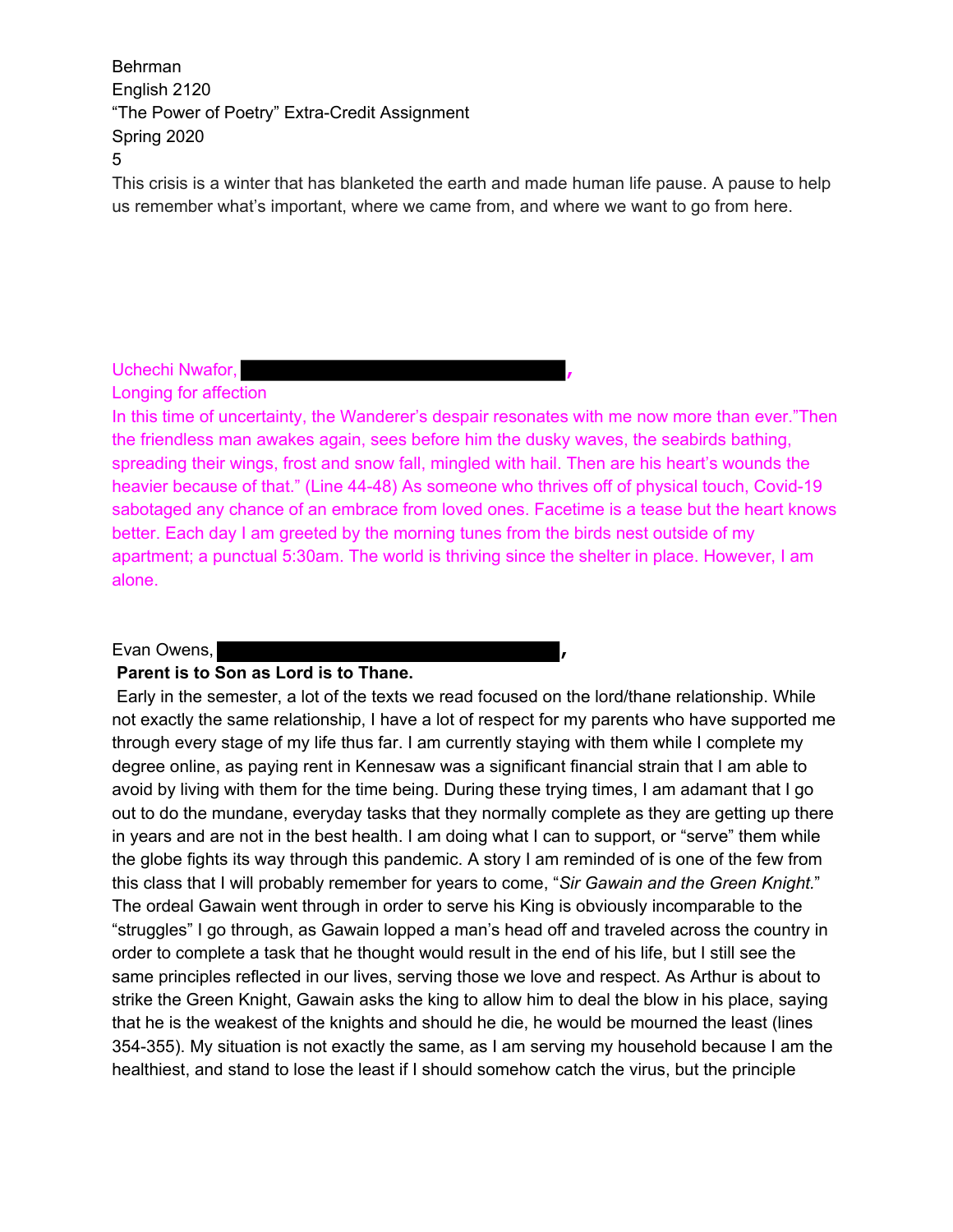remains the same. I ask my parents to stay home until things calm down, and Gawain asks Arthur to allow him to risk himself in his place.

Kyuri Park,

I am the Wanderer, I am lonely.

The Wanderer is constantly looking for someone to receive somewhat of attention to during his journey. During this whole pandemic, I have been stuck home in my apartment, being told not to exit my apartment complex if it is not for essential needs. Lines 26-29 expresses how it is possible to find someone who can comfort and accustom to give joy to an individual. I work at an essential store, exposing myself for the virus to get to me or my close ones, has made it hard for me to go out and see my friends. Late nights at a friends' house, car rides to random locations, adventuring around has come to an end until who knows when. I am described as a person who needs to physically be out and adventuring with a loved one, which this virus has made me realize I am an extrovert. COVID-19 has weakened my mental health, filling me with loneliness. Line 62-63, "Thus this middle-earth droops and decays every single day," flashed out to me because of the current situation, we are running out of toilet paper, constantly wearing gloves and masks, losing jobs, losing lives, dramatically on a daily basis. With stores that would not even close on special holidays like Easter and Thanksgiving, is closing, 6 feet tape marks all around essential stores, curfews, all around the world, we are struggling and this pandemic can happen again.

Staying Home While Seizing the Day - Grace Buckley,

I can carefully relate my quarantined experience to the poem *To the Virgins, to Make Much of Time* by Robert Herrick. This brief poem is very sexualized, but I will ignore the across the board sexual remarks and the agist approach. Instead I am paying close attention to the "carpe diem" theme that is also presented in this poem. This poem we read this week made me realize to accept the pandemic and seize this moment. I will admit that I have not been handling quarantine well. As a dance major, it is very difficult to participate in online classes, where the music glitches and no teacher can truly correct your mistakes. I should be performing in a studio and in a classroom setting. I miss my friends and I want to experience dance outside of my home, away from my (now very annoying) family. While I am young as expressed in line 9, "that age is best," this is my time to take my education and skill into my own hands. In this free time at home, I can create habits that I would like to continue after this pandemic dies down. For example, I would love to cross train and work on my cardiovascular health. This is something I have not been focused on while spending my time on campus all day. I can also reconnect with